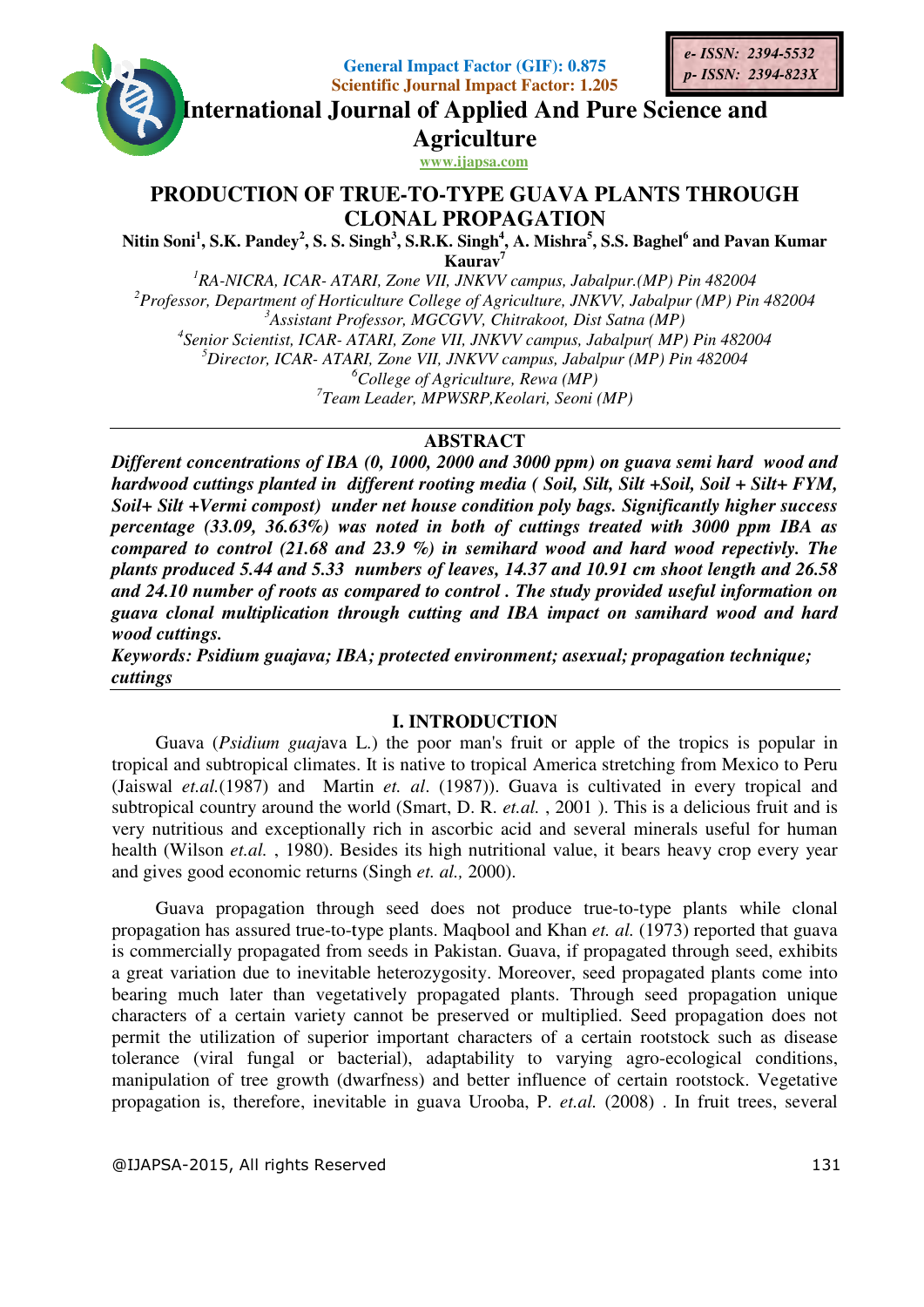### *International Journal of Applied and Pure Science and Agriculture (IJAPSA) Volume 01, Issue 12, [December - 2015] e-ISSN: 2394-5532, p-ISSN: 2394-823X*

vegetative propagation techniques as air layering, root cuttings and stooling, have been tried with varying success rate to increase productivity and gains by clonal propagation and selection (Morton, J. (1987) , Pathak, R.K. and R. Dwivedi. 1996)). However,these techniques are still not commercially viable due to varying rate of success, absence of tap root system and cumbersome process. Healthy planting material is essential to achieve good yield and quality produce. A wellestablished commercial nursery must improve the way of producing planting material using modern technology as there is the potential to produce true-to-type guava nursery plants with soft wood cuttings Abdullah *et.al.*( 2006) In Punjab, guava is generally propagated from seeds and the seedlings are variable in both plant and fruit characteristics. Establishment of orchard through seedlings is not recommended at present time; as most of these seedlings will not be like the parental type in yield, taste and fruit flesh color.

The major issue in guava plantation is discriminate multiplication of plants from unreliable sources by nurserymen (Singh *et.al.*, 2005). Non-availability of quality planting material and consequent substitution of poor quality seedlings have adversely affected the guava production. True-to-type initial planting material is basic need to ensure both quality and quantity in guava (Singh *et.al.*, 2005). Breeding programmes for perennial plants like fruit trees are time consuming because of their slow growth rate and long generation time. In present context, rapid methods of propagation become very important when planting material is limited due to scarcity of a clone or varieties or due to sudden expansion in acreage. Adventitious root formation is a key component of clonal propagation of selected woody plants Smart *et.al.*( 2001). The present study was initiated to standardize the technologies for producing true-to-type plants of guava in short period of time via soft wood cuttings with application of different concentrations of indole-3-butyric acid.

### **II. MATERIALS AND METHODS**

The research studies were carried out under Net house condition, during the year 2013-14 and 2014-15.

Filling of poly bags: Before the cutting planting the 6 X 10 cm poly bags will be filled with different growing media. Six hundred (600) poly bags of each growing media should be filled i.e. 600 bags of soil, 600 bags of silt, 600 bags of soil + silt (1:1 ratio), 600 bags of Soil + Silt + FYM (1:1:1 ratio) and 600 bags of Soil + Silt + Vermicompost (1:1:1 ratio).

**Preparation of cutting:** After the filling of growing media in poly bags, the hard wood and semi hardwood cuttings of uniform size having 4-5 functional bud will be taken from healthy plants of Guava variety Allhabad safeda from one year matured shoots planted at the fruit research station Imaliya and gest house no- 2 guava orchard.

**Preparation of Growth regulator solution:** The weighing of IBA will be done with the help of electronic balance. The requisite quantity 1g,2g and 3g (1000 ppm,2000ppm and 3000 mg) will weighed separately and transferred in to flask and then initially the IBA sample will dissolve in 10 ml ethyl alcohol (90%) and make the volume 1000 ml with mixing 990ml distil water. By this process we will find the 1000, 2000 and 3000 ppm IBA solution.

**Application of growth regulators:** The fresh basal end cut of the cutting about 2.5 cm will be dipped in proposed hormonal solution for about 5 second and then after we will let in shad, so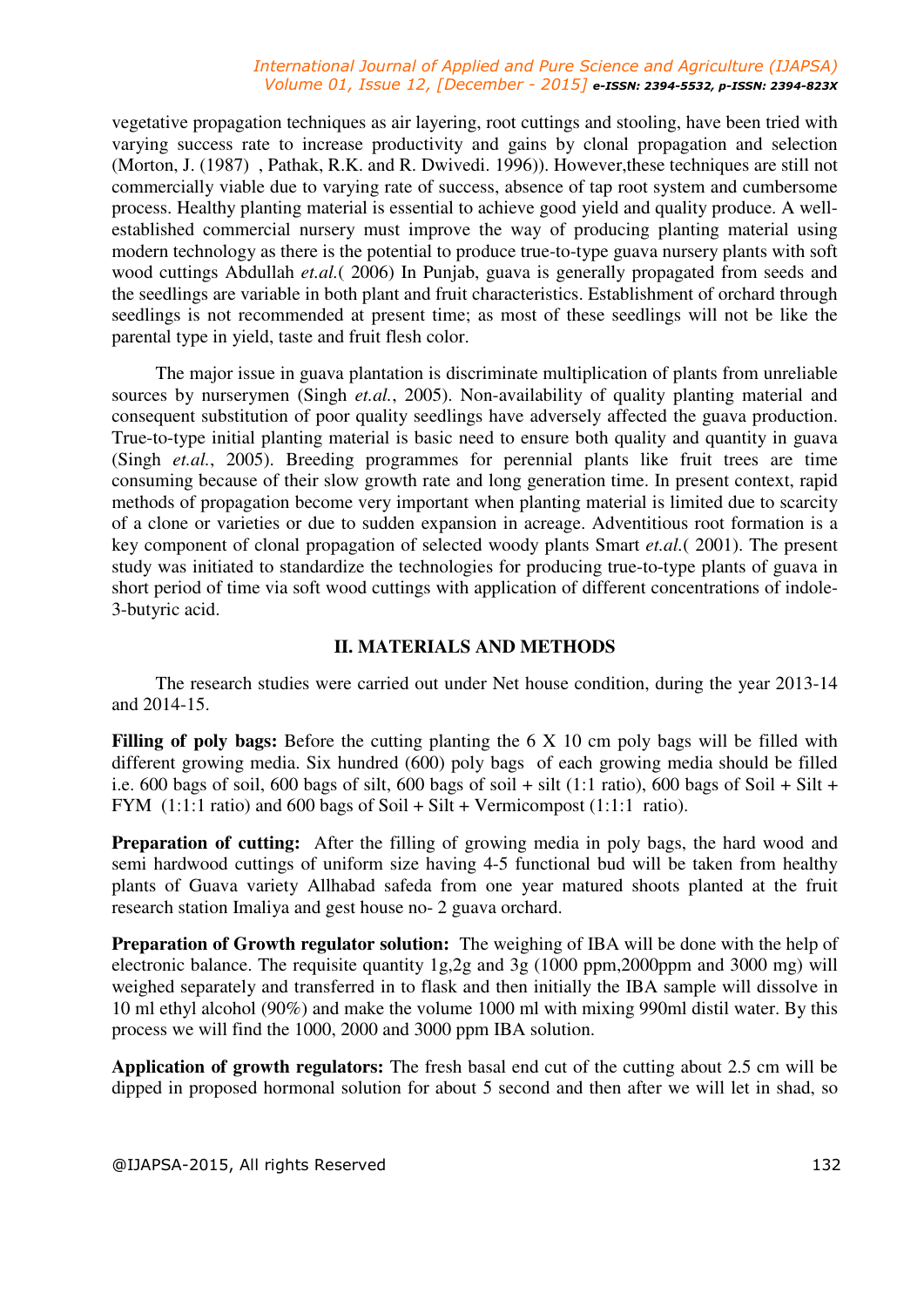that the cutting could absorb the hormone and best result should be obtained. After this process the cutting will planted in poly bags.

**Planting:** The cutting about 0.75 to 1 cm thick diameter will be taken and planted in poly begs with 2-3 functional buds below the ground. Before the planting the hole should be done from planting place with the help of stick for preventing the buds to injuries.

Layout system of experiment was Factorial RBD replicated three times making 40 number of experimental units. Data on success percentage, length of sprouting (cm), total No. of leaves/cutting and number of roots taken after 120 days were collected during both years and were averaged and analyzed.

### **III. RESULTS AND DISCUSSION**

### **Success percentage**

The data (Table1) revealed that , the success percentage of cuttings in semi hard wood cuttings were recorded significantly highest 33.09% success with stem cuttings dipped in IBA @ 3000 ppm (G3), while, lowest 21.68% success of cuttings was recorded in G0 (control) in 1st year, 2nd year and pooled, respectively. In hard wood cuttings, stem cuttings dipped in IBA @ 3000 ppm (G3) were recorded significantly maximum 36.63% success of cuttings and it was lowest 23.90% in treatment G0 (control).

Usually higher dose of root promoting hormone inhibits the sprouting of initials (Urooba, *et.al.*, 2008), which happened truly in this experiment. Minimum success percentage (13%) was observed in cuttings kept as control. These results are in line with those of Manan *et al.* (2002) who reported that cuttings treated with IBA at 1000 ppm gave 37 percent success against control (17.5%). Abdullah *et al.* (2006) also observed that stem cuttings collected from mature stock plants gave the highest rooting percentage (60%) when treated with 0.4 percent IBA solution followed by two percent IBA.



### **Success percentage of cuttings**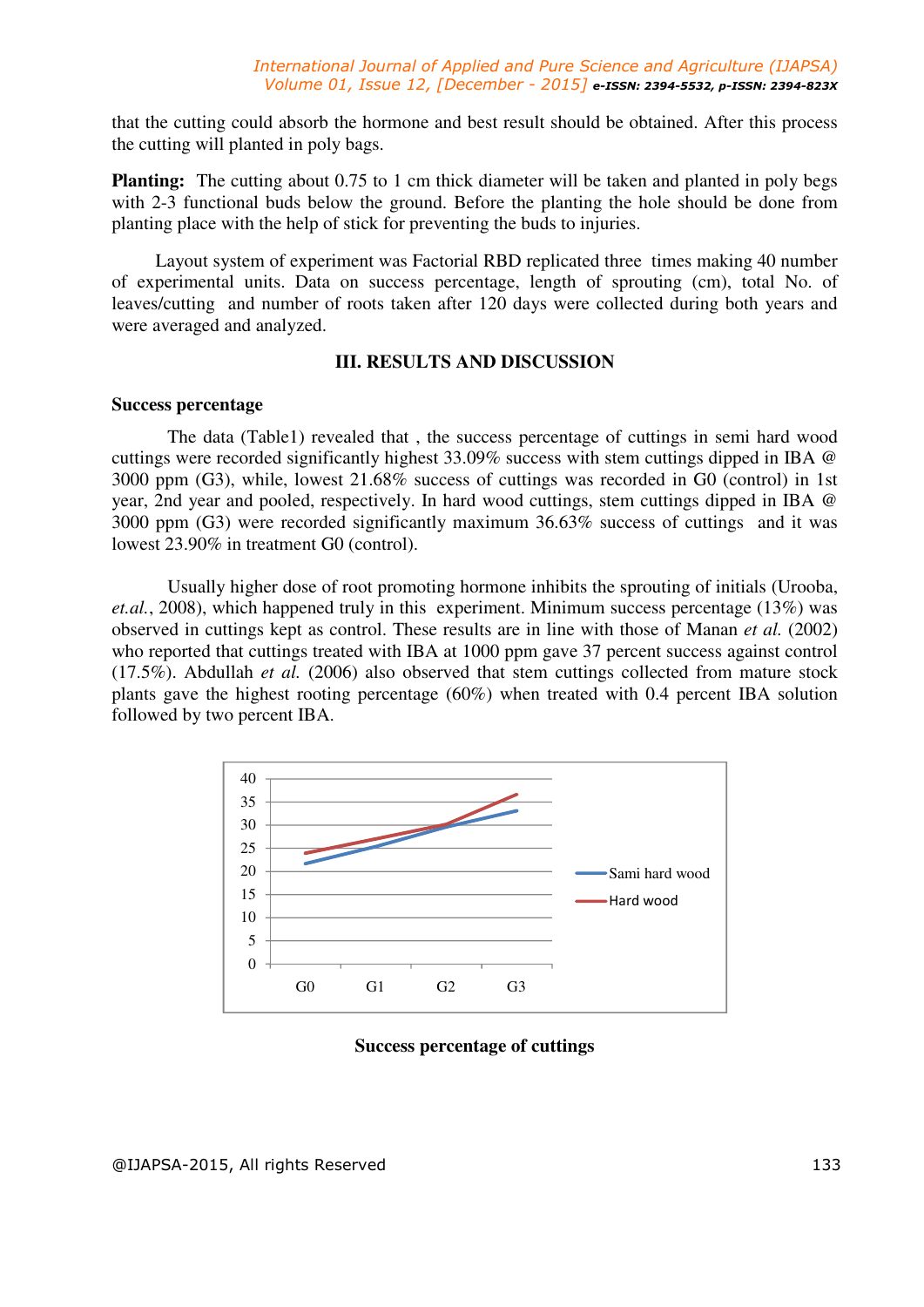### **Length of Shoot (cm)**

Stem cuttings dipped in IBA  $\omega$  3000 ppm  $(G_3)$  were recorded significantly maximum length of shoots 14.37 cm over the control  $(G_0)$  i.e. 7.76 cm length of shoots in semi hard wood cuttings. In hard wood cuttings, stem cuttings dipped in IBA  $\omega$  3000 ppm  $(G_3)$  were recorded significantly maximum 10.91 cm length of shoots and it was minimum 6.07 cm in treatment  $G_0$ (control). Abdullah et al. (2006) also reported maximum shoot length (8.24 cm) soft wood cuttings treated with 1000 ppm IBA and minimum (3.83cm) in control treatment.

### **Total number of leaves/cutting**

Application of 3000 ppm IBA  $(G_3)$  in dipping of stem cuttings were recorded significantly maximum  $20.19$  and minimum  $11.62$  total number of leaves cuttings<sup>-1</sup> were recorded under  $G_0$  (control) in semi-hard wood cuttings. In hard wood cuttings, stem cuttings dipping in the IBA 3000 ppm  $(G_3)$  were recorded significantly maximum 19.26 and it was minimum 10.75 leaves in treatment  $G_0$  (control). Wahab *et al.* (2001) have also reported significantly higher number of leaves per cutting in 3000 ppm IAA at These results were also supported Rahman *et al.* (2004) who observed maximum number of leaves (10.20) in 1000 ppm IBA treatment.

### **Number of primary and secondary roots**

Semi hard wood cuttings, (Table 1) results revealed that application of 3000 ppm IBA (G3) in dipping of stem cuttings were recorded significantly maximum 26.58 and minimum 12.88 number of primary and secondary roots/cutting were observed in control (G0). In hard wood cuttings, stem cuttings dipping in the IBA 3000 ppm (G3) were recorded significantly maximum 24.10 and it was minimum 11.50 number of primary and secondary roots/cutting in treatment G0 (control). Wahab et al. (2001) also reported that number of roots per cutting increased with higher IBA (4000ppm) against the lowest number of roots per cutting in 2000 ppm concentration. The present results also support the findings of Khatak et al. (1983). It was further observed that cuttings with more number of leaves produced more number of roots, due to fact that photosynthesis and other activities were carried out in leaves that caused more number of roots. Adventitious root formation is a key step for vegetative propagation comprising root induction, in which molecular and biochemical changes occur before any cytological event; root initiation when first anatomical modifications take place; and protrusion, corresponding to the emergence of root primordial (Berthon *et.al.*, 1990 and Heloir *et.al.*, 1996). ). Lateral roots development in Arabidopsis provided a model for study of hormonal signals that regulated post embryonic organogenesis in higher plants (Zhang, H. and B.G. Forde.(2000) , Reddy, L.M. and R. N. Singh. (1988)). Lateral roots originated from pairs of pericycle cells, in several cell files positioned opposite the xylem pole, that initiated a series of asymmetric, transverse divisions to create 3 to 10 "short" daughter cells (Casimiro, I. *et. al.*,2001). These short daughter cells have undergone radial enlargement and subsequently divided periclinally to give rise to inner and outer cell layers. Further periclinal divisions resulted in formation of lateral root primordial (Bhalerao *et .al.*,2002).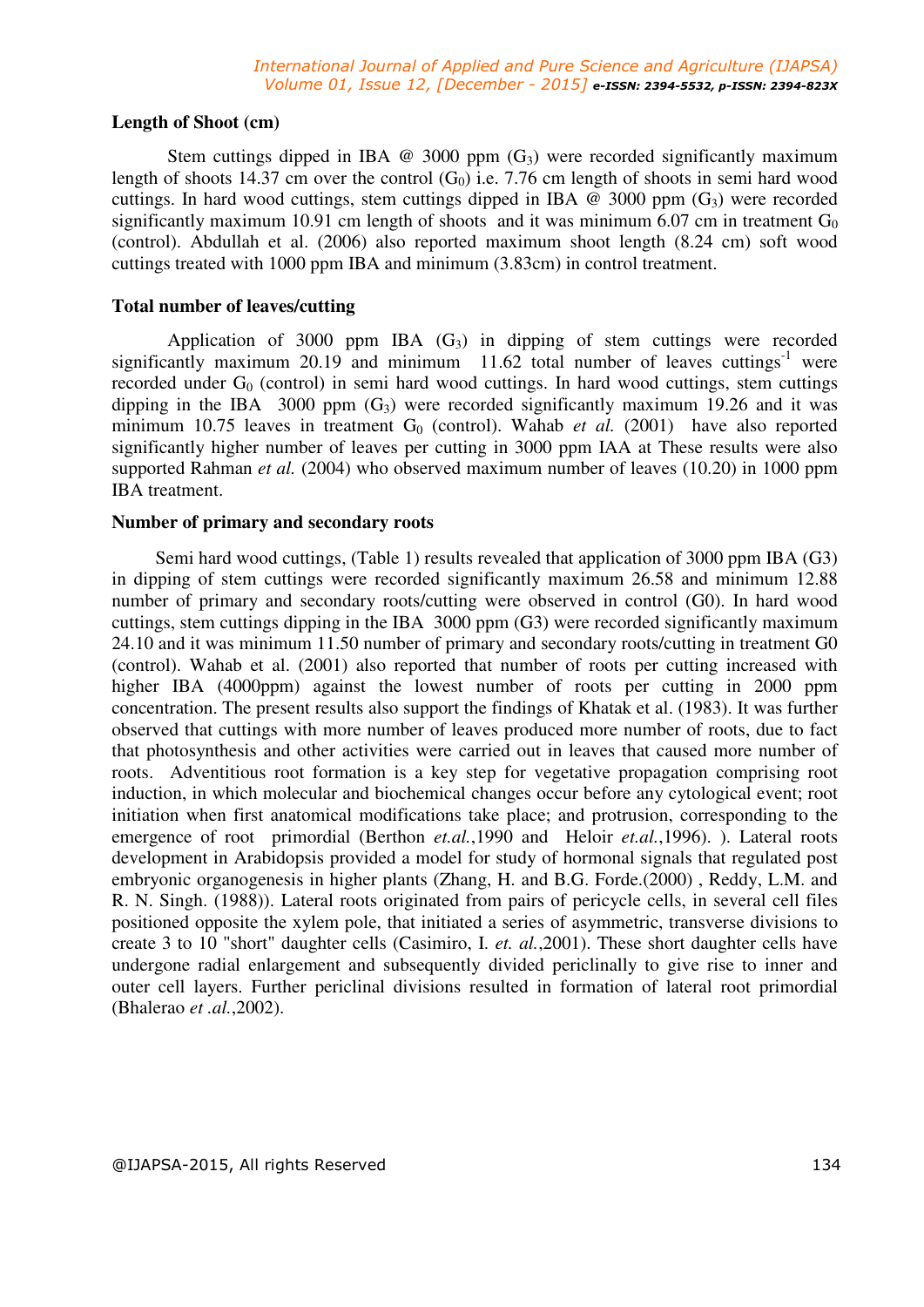| <b>Semi hard wood cutting</b> |                               |                        |                         |                          |
|-------------------------------|-------------------------------|------------------------|-------------------------|--------------------------|
| <b>IBA</b>                    | <b>Success</b>                | <b>Length of Shoot</b> | <b>Total number of</b>  | <b>Number of primary</b> |
| (g)                           | percentage                    | (cm)                   | leaves/cutting          | and secondary roots      |
| G <sub>0</sub>                | 21.68                         | 7.763                  | 4.505                   | 12.88                    |
| G1                            | 25.38                         | 9.716                  | 4.831                   | 16.68                    |
| G <sub>2</sub>                | 29.59                         | 12.222                 | 5.208                   | 20.41                    |
| G <sub>3</sub>                | 33.09                         | 14.369                 | 5.441                   | 26.58                    |
| <b>Hard wood cutting</b>      |                               |                        |                         |                          |
| G <sub>0</sub>                | 23.90                         | 6.07                   | 4.494                   | 11.50                    |
| G <sub>1</sub>                | 27.01                         | 7.15                   | 4.790                   | 15.00                    |
| G2                            | 30.15                         | 8.26                   | 5.123                   | 18.36                    |
| G <sub>3</sub>                | 36.63                         | 10.91                  | 5.333                   | 24.10                    |
|                               | <b>Semi hard wood cutting</b> |                        | <b>Hardwood cutting</b> |                          |
|                               | <b>SEm</b> ±                  | CD5%                   | $SEm\pm$                | CD5%                     |
|                               | 0.51                          | 1.45                   | 0.84                    | 2.40                     |
| $\overline{2}$                | 0.23                          | 0.68                   | 0.34                    | 0.98                     |
| 3                             | 0.05                          | 0.14                   | 0.045                   | 0.13                     |
| 4                             | 0.258                         | 0.739                  | 0.235                   | 0.673                    |

#### **Table 1 Effect of IBA on semi hard wood and hard wood cutting of guava**

### **IV. CONCLUSION**

The study concludes that production of guava plants in net house condition proved to be the best for rapid and cheapest method multiplication of guava true-to-type plants. Significant results were obtained when guava nursery produced by semi hard wood and hard wood cuttings after application of 3000 ppm IBA. The plants produced by this technique will be true-to-type and can be planted in high density plane. These plants will bear earlier than the seedlings. The unique characters of a variety can be preserved through this technique. The technique was developed in this study is simpler, rapid, less labour intensive and economical, as root promoting hormones are required for root initiation. It is useful as compared to conventional method of propagation (grafting/budding) of guava because of higher success rate, independence of season and climate, small size of cuttings, use of juvenile shoot cuttings, disease free nature and production of large number of uniform true to mother type plants in a short period of time.

### **BIBLIOGRAPHY**

- [1] Abdullah,T. M. , M. A. Hussain and M. K. Bhuiyan. 2006. Clonal propagation of guava (*Psidium guajava*  Linn.) by stem cutting from mature stock plants. J. Forestry Res. 17(4):301-304.
- [2] Bhalerao, R.P., J. Eklo, K. Ljung, A. Marchant, M. Bennett and G. Sandberg. 2002. Shoot derived auxin is essential for early lateral root emergence in Arabidopsis seedlings. Plant J. 29(3):325-332
- [3] Berthon, J.Y., B.Tahar and G.T. Boyer. 1990. Rooting phases of shoots of Sequoiadendrongiganteum *in vitro*  and their requirements. Plant Physiol. Biol. 28: 631-638.
- [4] Casimiro, I., A. Marchant, R.P. Bhalerao, T. Beeckman, S. Dhooge, R. Swarup, N. Graham, D. Inze, G. Sandberg, P.J. Casero and M. J. Bennett. 2001. Auxin transport promotes Arabidopsis lateral root initiation. Plant Cell. 13:843-852.
- [5] Heloir, M.C., C. Kevers, J. F. Hausman and T. Gaspar. 1996. Changes in the concentrations of auxins and polyamines during rooting of *in vitro* propagated walnut shoots. Tree Physiol. 16: 515-519.